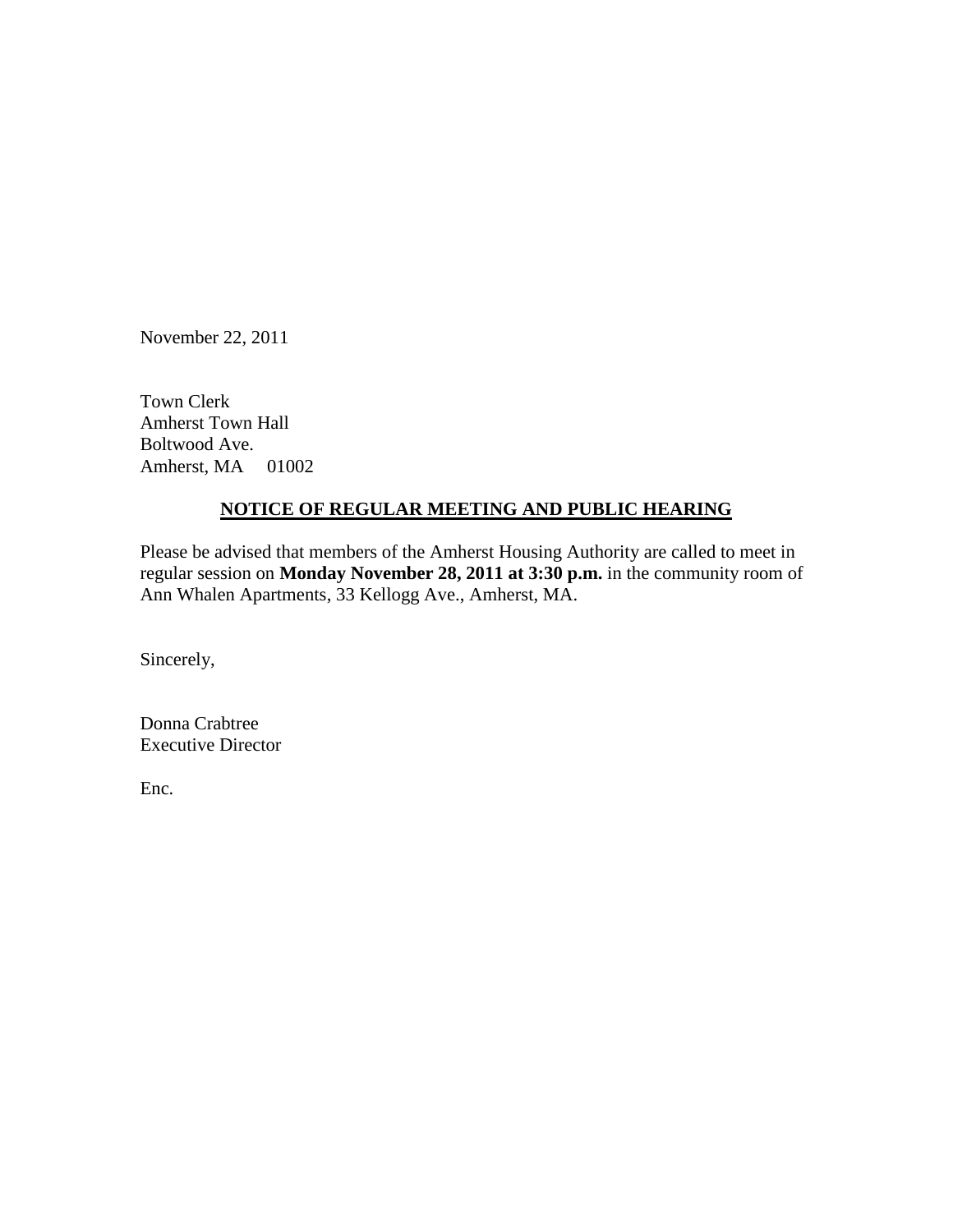## **AGENDA AMHERST HOUSING AUTHORITY BOARD OF COMMISSIONERS REGULAR MEETING MONDAY NOVEMBER 28, 2011 ANN WHALEN COMMUNITY ROOM 33 KELLOGG AVE., AMHERST, MA.**

| 3:30 | <b>Agenda Adoption/Changes</b>                                                                                                   | (v)        |
|------|----------------------------------------------------------------------------------------------------------------------------------|------------|
| 3:35 | <b>Accounts Payable</b>                                                                                                          | (v)        |
| 3:40 | Minutes Approval*<br>-October 24, 2011 regular meeting<br>-October 24, 2011 special meeting<br>-November 3, 2011 special meeting | (v)        |
| 3:45 | <b>Tenant Concerns</b>                                                                                                           |            |
| 3:50 | Schiffer House Update^                                                                                                           |            |
| 4:00 | <b>Executive Director Contract</b><br>-Contract Approval<br>-DHCD salary waiver request<br>-Transition planning                  | (v)<br>(v) |
| 4:20 | Director's Report                                                                                                                |            |
| 4:25 | Chair's Report                                                                                                                   |            |
| 4:30 | ۸۸<br>FYE $3/3/1/2012$ Budget revision*<br>-Watson Farms 85-1*<br>$-400-9*$<br>$-400-1*$                                         | (v)        |
| 4:50 | Capital Improvement Plan-state aided housing*                                                                                    | (r)        |